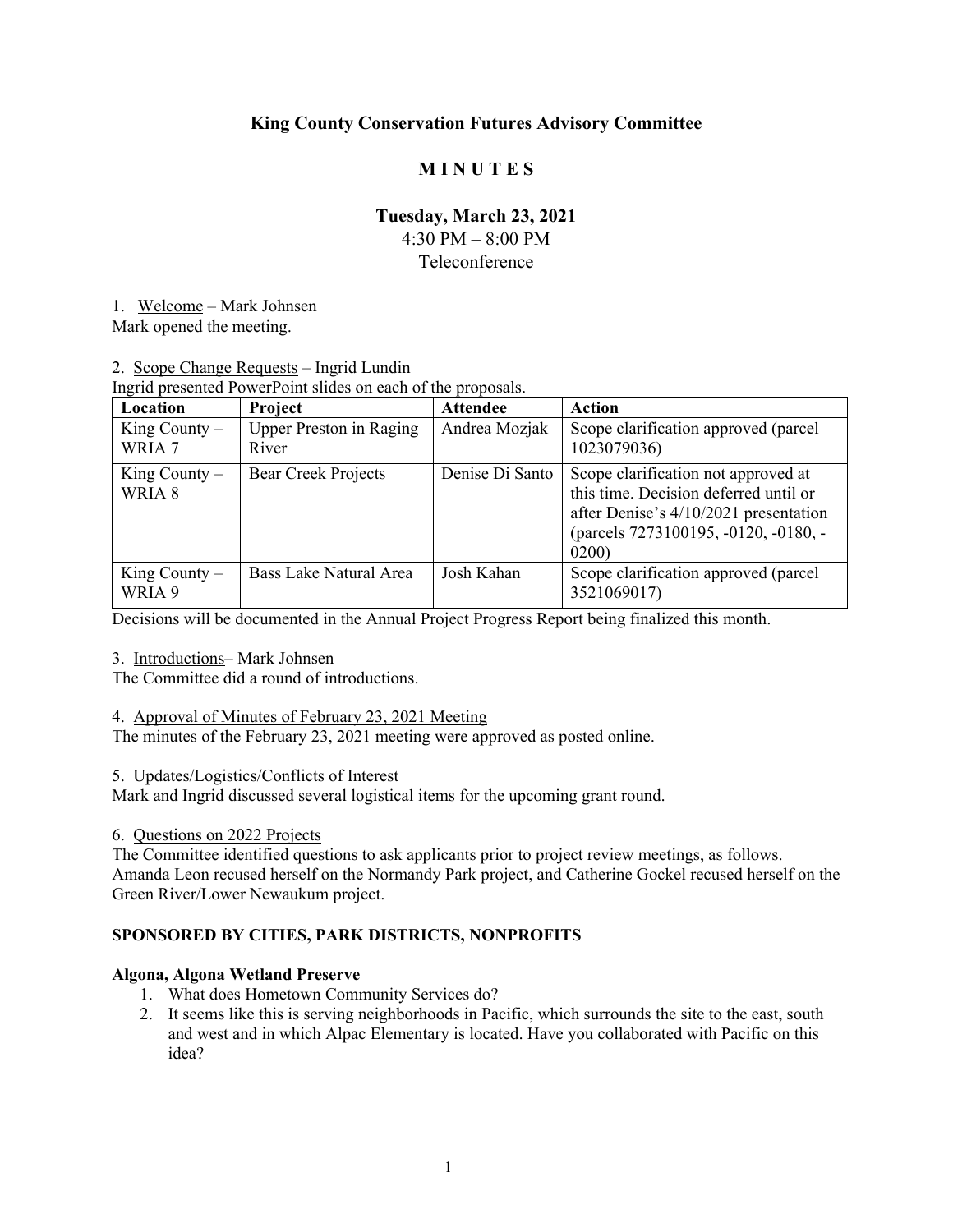- 3. What is your vision for making this publicly accessible given the extensive wetlands? Are there some parts that are more wetland buffer and more accessible? How will community and the school use the site?
- 4. Who currently owns the land? What would happen if you don't secure the land?
- 5. How reliable are the cost estimates for land values?
- 6. If match waiver is not approved, could any of the grant money they've received be used for acquisition (\$75K WaterWorks, \$48.5K Wa State Dept of Commerce, \$77K PL) thereby making those dollars eligible as match for this project?
- 7. You have asked for \$40k for staff/admin/legal costs? Why are those costs so high?

## **Auburn, Mill Creek Assemblage**

- 1. What is the parcel in yellow? (Helpful to have a legend on your map)
- 2. Please confirm that 936000TRCT (the central parcel) is part of the acquisition.

## **Bellevue, Valley Creek Inholding**

- 1. Do the adjacent City of Bellevue Utilities-owned properties function as a park?
- 2. When you make the purchase you could consider if you want to carve out the footprint of the cabin to retain it on site, and not apply CFT covenants there.
- 3. The Vicinity Map doesn't show Bridle Trails Park property to the north but the Site Map does. Can you explain?

## **Burien, Seahurst Park Parcel Expansion**

1. Are you considering any other expansions to the park in the future? E.g. there is a 9.5-acre forested parcel 7835800252 to the east of this site in private ownership, owned by "Westmark Emerald Pointe LLC."

## **Covington, Crystal View Park Expansion**

- 1. Are you planning to conserve any additional nearby parcels to protect more of Little Soos Creek in this area?
- 2. On page 2 you discuss a planned connector trail. Do you have the right-of-way that is needed for the trail? Any estimates as to when that might be built?

## **Forterra (in Federal Way), Camp Kilworth**

*Note: Minor edits in electronic version of application on page 1 to change council district and complete the first paragraph.*

- 1. It appears that Forterra will own fee & lease to YMCA. Is that correct? Why is the application marked as "fee or easement" on page 1 still?
- 2. COSTS:
	- a. How much non-CFT funding do you need to pay for the part of the site with the camp buildings? Will that be paid for by CWM funding?
	- b. If you do get a match waiver, we are curious about how we could maximize the CFT investment - e.g. to cover everything except for the carve-out with the camp buildings. How much CFT could be spent here? Would that allow you to re-purpose some of the CWM to restoration and/or to be returned to other projects?
	- c. Could you explain the directly related staff, administration, legal costs of \$45,000?
- 3. YMCA PARTNERSHIP:
	- a. Do you have an agreement with the YMCA? This was a condition of last year's report.
	- b. Could you describe the YMCA's focus on equity and how that will be part of future site use? What populations will the YMCA serve there and how do they justify a match waiver?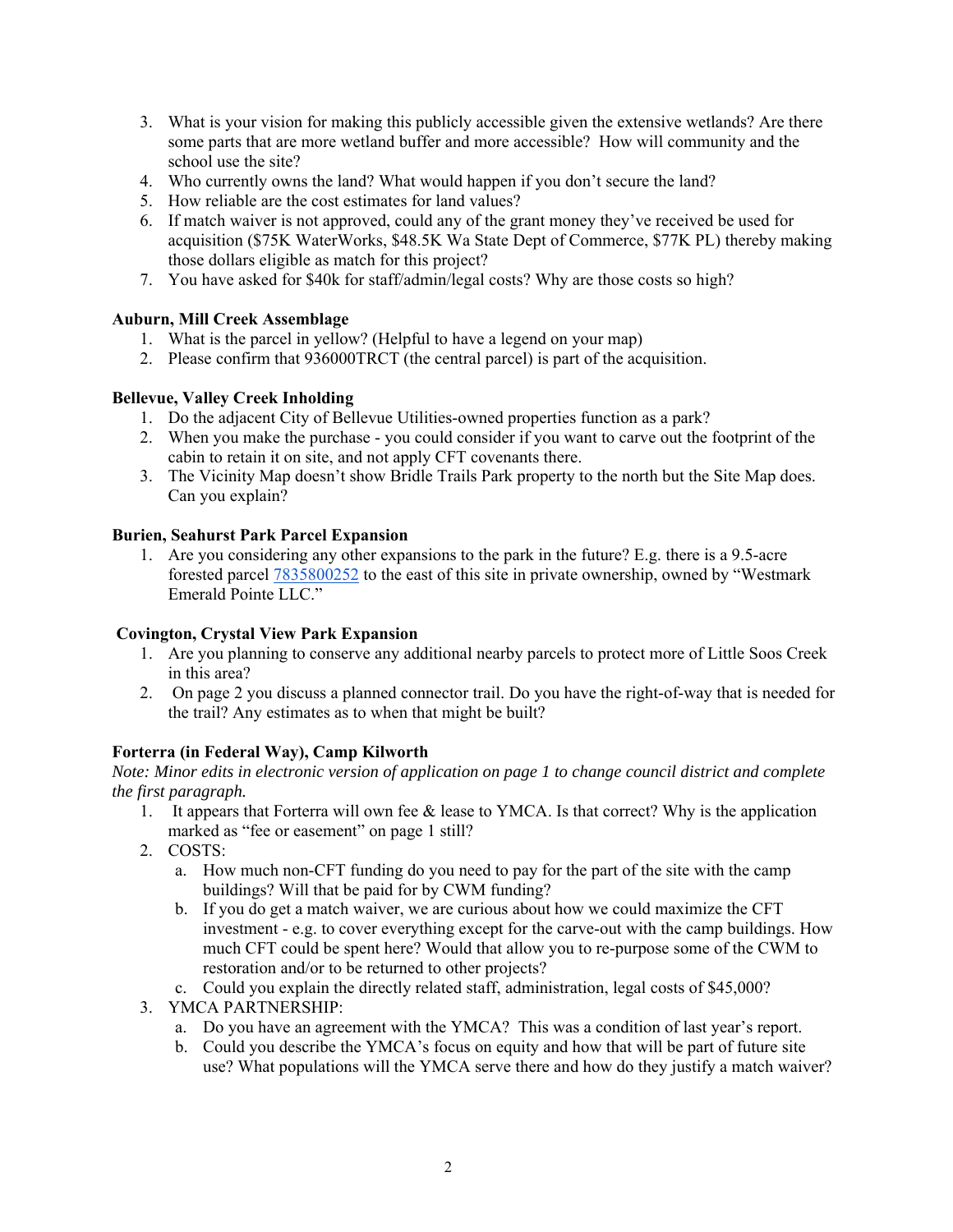- c. Could you explain how the YMCA works to create an inclusive environment for everyone in particular of different religious backgrounds, e.g. providing for religious modesty accommodation?
- d. Who would you work with if the YMCA pulled out? How can you assure us that this would still meet match waiver requirements if they did?
- 4. OTHER PARTNERS/PUBLIC USE:
	- a. How are you engaging with the communities who you think will benefit from protecting this site? Grassroots organizations, for example.
	- b. Will there be general public access to the site? (e.g. using the site when not programmed for YMCA camps)

## **Forterra (in Tukwila), Duwamish Hill Preserve Addition #2**

- 1. Should Tukwila be a co-applicant and/or receive the award, if the property will be transferred to Tukwila?
- 2. What is the specific plan for these parcels?
- 3. How would road realignment of S. 115th Street change the site? Is that future action certain enough that a portion of the property should be bought with another funding source (and not put CFT restrictions on that portion, as it would likely require a conversion)?
- 4. Could you provide more letters of support to show ongoing relationship with these partners, and support for this particular action?

#### **Forterra, Rockdale**

- 1. Who/what is the third party donation you've secured for stewardship purposes? Are the funds separate from the Forterra Stewardship Endowment?
- 2. What is the threat for these parcels do you think it's a real development threat here?
- 3. Could public use occur here? Is it accessible under the freeway lanes (if they are elevated)?
- 4. Is there a wildlife crossing here (perhaps culvert or undercrossing if freeway is elevated)? If not, where/how far away is the nearest crossing?
- 5. Why has the trust not disclosed the appraisal yet?

## **Normandy Park, Salmon View Park Property Acquisition**

- 1. Is the property renter-occupied? There is \$100k relocation listed here, but that should only be listed if relocating tenants -- not if buying owner-occupied homes.
- 2. Are there plans to buy more in the future?
- 3. How is the large tract across the street, behind the swimming club, managed? Do they try to steward the creek for habitat value?
- 4. "...annual salmon surveys currently occur on the adjacent private properties… access to these privately owned parcels is currently restricted to specific events." Are the neighbors supportive of Salmon View Park? Do they view it as taking pressure off of them or adding pressure to a sensitive area?
- 5. Could you consider conserving this site through an easement instead of fee purchase?

#### **Sammamish, Parker Parcels**

- 1. Why do the estimated purchase prices bear no apparent relationship to assessed values?
- 2. It appears public access would be on a small road that might not be really visible to the broader community (193rd ave), though surrounding private properties could access it at any time. Do you have support from the surrounding private owners that they would encourage full public use? Parcel 0624069115 to the northwest - is it planned for acquisition as well? A parking lot here off East Lake Sammamish Pkwy SE would make the park more accessible to all.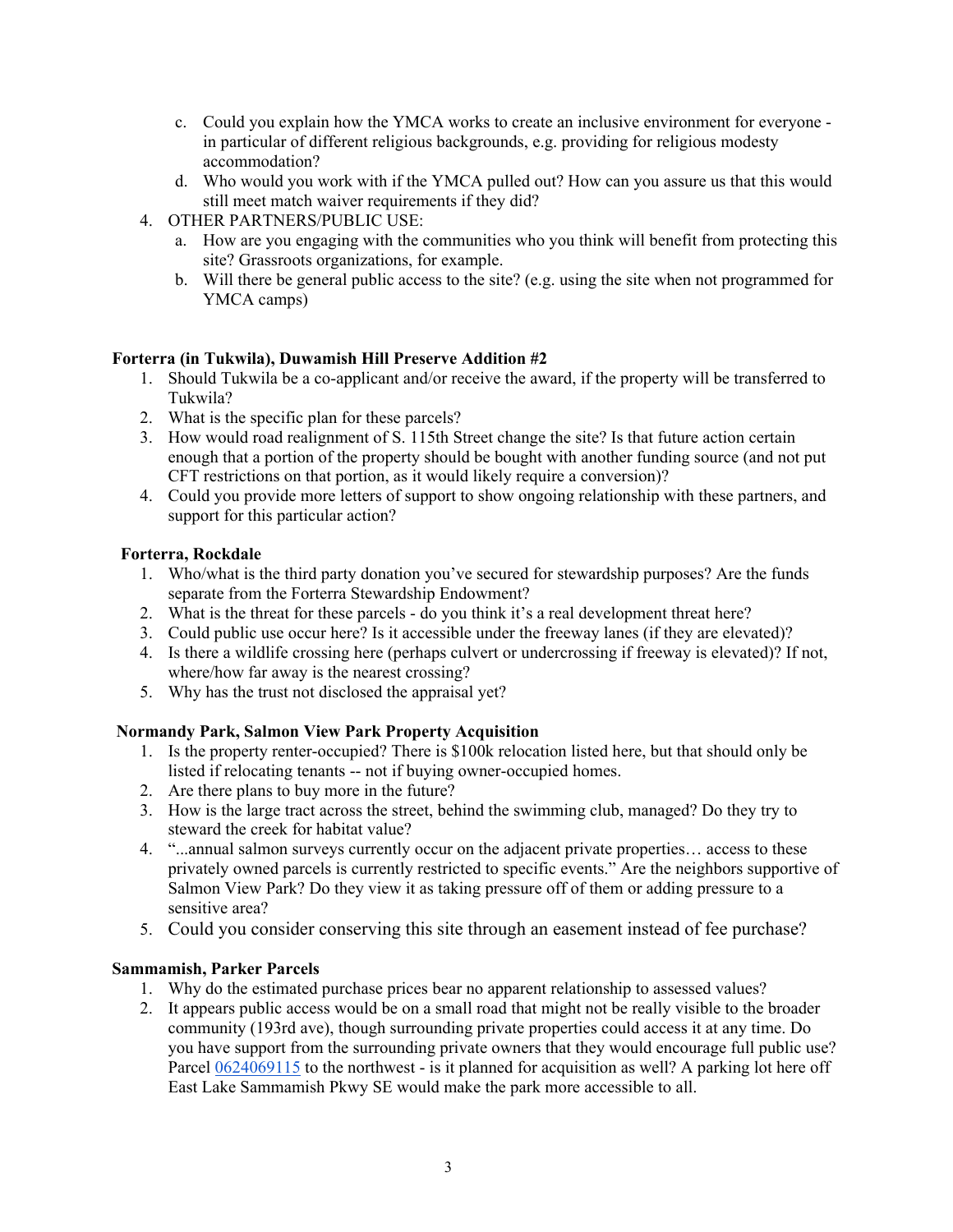## **SeaTac, Des Moines Creek Expansion III**

- 1. What is the property between the park and target parcels? (was that the land replacement from the freeway dedication?)
- 2. So you intend to purchase/apply for the parcel in yellow?
- 3. Have any of the earlier targets been purchased? If not, why?
- 4. Do you need this final "Target Area" to actually complete the project how will that fit in with the relocation of the parking lot?
- 5. Will tree removal be needed to clear height for the airplanes.
- 6. (Note: Make sure that you meet the 15% limit of non-vegetative impervious surfaces if you plan to build a parking lot and play area.)

## **Seattle, Duwamish River Shoreline Acquisition: Unity Electric**

- 1. Why are projected closing costs and taxes so high?
- 2. If the site plan determines uses that are not compatible with CFT funding, would funds for that portion of property be refunded to CFT?
- 3. "Securing full acquisition funds for eventual City purchase is key to establishing a partnership with TNC to take the property off market." Does TNC have a deadline in which they desire to be paid (the current plan indicates paying TNC in spring-fall 2022)? It sounds like the community feels their options are more limited if CFT funds are not secured now. Is there evidence to support this?

## **Seattle, East Duwamish Greenbelt: Brick Pits**

*Note: Edits in electronic version of application:*

#### *a. Request amount has changed to \$2,000,000 CFT*

*b. Pages 1 & 8 updated request amounts*

*c. Page 2 updated phasing language*

- 1. Has there been any contact with the owner or developer in the past 18 months?
- 2. Has the developer's option lapsed?
- 3. If you don't buy the whole site (e.g. just 18 of 21 acres), which parcels would be kept out of the deal?
- 4. There appears to be space between the northern, middle, and southern parcel groupings. Are these City owned and excluded from purchase or right of ways that act as open space? Would you take action to convert those from being rights of way to park?

## **Seattle, North Rainier Park Charlestown Addition**

*Note: Edit in electronic version of application to correct the parcel number on page 4.*

- 1. Help us understand the community that qualifies for match waiver?
- 2. Have you engaged on this project with community-based organizations that serve diverse populations in this area?
- 3. Could you provide more information about the community perspective? Could individuals in the area provide additional perspective or letters?
- 4. Do you have funds to build the park are you on track for construction this summer? How will this new potential acquisition be integrated into the park development?
- 5. Who has participated in the park planning process? (One letter mentioned a group from Community at Dakota, Columbia Gardens, Courtland Place Apartments - but who has participated in a more broad sense.)
- 6. Please clarify about the warehouse mentioned in 5D, if has a tenant wouldn't be demolished, but keeping it with tenant won't meet CFT…? need to remove from scope/parcel?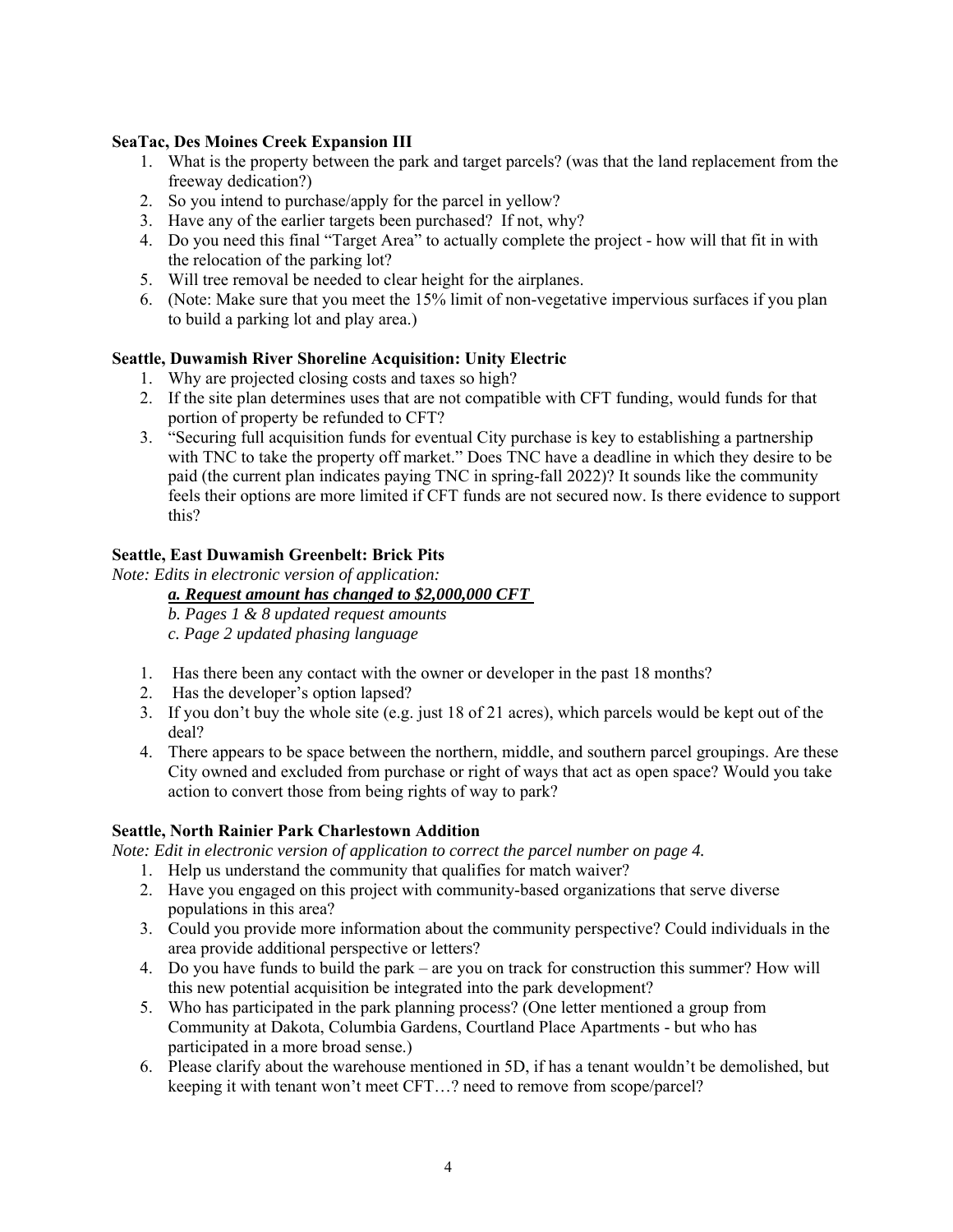7. If SEED acquires a portion of the property, will you have left over dollars and what will you do with them?

## **Seattle, North Rainier Town Center Park**

- 1. This project has been looking for a site for a very long time Why will this time be successful?
- 2. What is the relationship with the proposal for the UW Laundry properties that were recently conveyed to Seattle? Will you actually need to buy additional open space nearby, or purchase land on the UW Laundry parcels?

#### **Si View Metropolitan Park District, South Fork Levee Trail**

- 1. Sounds like you need to secure property interests on 10 parcels to complete the acquisition (Page 3) - when do you anticipate working on these next parcels esp. since your match must be used by 2024?
- 2. This parcel appears to be at the end of a road that turns private 550 feet east of the site (at the split in the road). Does that mean that people will only access the site from the riverfront trail? Is that compatible with planned uses of the site?
- 3. Have you received the appraisal? Sounds like you were expecting it March 2021.

## **SPONSORED BY KING COUNTY**

#### **KC - WRIA 7, Griffin Creek Mouth Conservation**

- 1. Is there going to be any partnership with the farmland program on the easement? Will the easement allow for ongoing agricultural use? Would the TDR program contribute match to this easement (knowing you applied for CWM already so that question may be moot)?
- 2. Does the red line represent the conservation easement boundary not the parcel boundary?
- 3. Why the particular carve-outs for the pasture on 9022, for example.
- 4. Would you target the parcel to the north for acquisition, where the mouth actually is located?
- 5. Where has past creek restoration occurred?
- 6. How does this parcel fit into the larger agricultural context/FPP parcels?

## **KC - WRIA 7, Mitchell Hill Forest**

- 1. What does it mean to have DNR as a partner in the acquisition of parcel 9005? Would they contribute funding?
- 2. Note: The parcel's topography and environmentally sensitive areas may make it ill-suited for a connector trail.
- 3. Whose "proposed trail" ideas are these? What work has gone into planning those trail routes?

## **KC – WRIA 7, Tolt River Natural Area**

1. Where is the access to the property?

#### **KC - WRIA 7, Upper Preston Raging River**

No questions identified.

## **KC - WRIA 8, Big Finn Hill Park Additions (in Kirkland)**

- 1. Do you think Kirkland will take ownership of this park at some point?
- 2. According to the parcel details, the estimated cost is \$4.3M, but in the Total Est. Project Costs table, it's only listed as \$2.9M. Why the large difference?
- 3. If the project can be phased to allow homeowners to keep their property until next year, would this reduce the ask by  $\sim $1M?$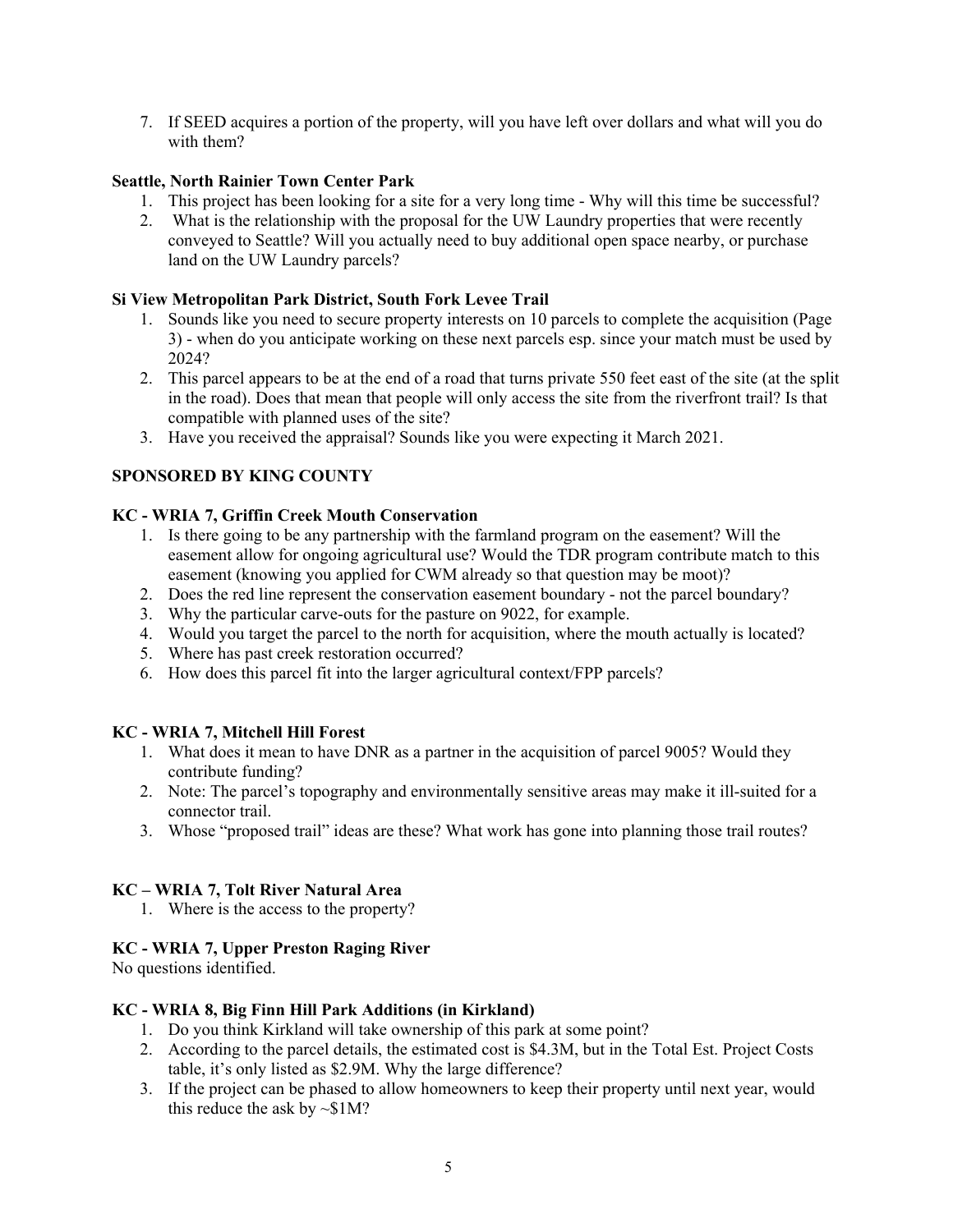- 4. Application asking for \$1.75M in CFT and \$250K in PL. Presently have secured \$500K in PL and \$500K from Kirkland. Do you anticipate \$500K more in grant funding (e.g., WaterWorks) for match this year?
- 5. Can you clarify if the parcel to the SW of the target parcels was acquired by Kirkland? It seems like p. 3 says that (Winski parcel), but the map doesn't show it as public ownership.

## **KC - WRIA 8, Crow Marsh Natural Area Additions**

- 1. Shows there is \$420,000 previous funds how was the \$1 million more number chosen
- 2. Section 4 parcel details table indicates Easement as the Property Interest Sought which may mean no public use unless you require public access as part of the easement. Will you be requiring public access as part of the easement? Can you clarify which parcels you are pursuing fee vs. easement?
- 3. What would the conservation easements do fully restrict development? Would they allow continued forest harvest?

## **KC - WRIA 8, East Fork Issaquah Creek Restoration**

No questions identified.

## **KC - WRIA 8, McGarvey Park Open Space Additions**

- 1. How can we deal with the \$450,000 abrogation fee? Will the \$450 K abrogation fee be assessed even if the U.S. consents to the sale?
- 2. CFT can't pay for this entire site (i.e. the impervious surface is more extensive than would be allowed and you may need to keep it out for non-CFT uses) - how do we break out what CFT can pay for and how do you fund the rest?
- 3. Would it make more sense to consider this proposal after an Environmental Assessment has been completed? Are there plans to complete an EA this year?
- 4. In the project readiness/urgency section, it says if the County doesn't acquire the land, it will likely be developed. Wouldn't a developer have the same issues with this property as the County, e.g. abrogation fee, Nike Missile Site/coal mine public safety issues?
- 5. Is \$20k is enough for the hazardous waste/environmental reports? Could you talk with us more about the hazardous waste and risks associated with the missile site?
- 6. What are the challenges to managing the missile site, for a parks agency?

## **KC - WRIA 8, Middle Bear and Cottage Lake Creeks**

- 1. The Cold Creek parcel deal fell through when the Committee funded it a couple of years ago. Is the landowner ready to sell now?
- 2. Please explain more to us about the set of 4 parcels that you requested scope clarification on lots of structures, how will the partnerships work, what will the county end up owning?
- 3. On the Cold Creek parcel -9002 are you seeking an easement from 1226059061 in order to get public access to that parcel? If so, we should add to the scope. If not, can we spend Parks Levy there?

## **KC - WRIA 8, Pipers Crest**

*Note: Match comes from a line item in the Parks Levy for regional trail capital work for Burke Gilman-Blyth Park-Wayne Golf Course connection.*

- 1. Why is the estimated cost so far above assessed value?
- 2. When will the County's appraisal be completed?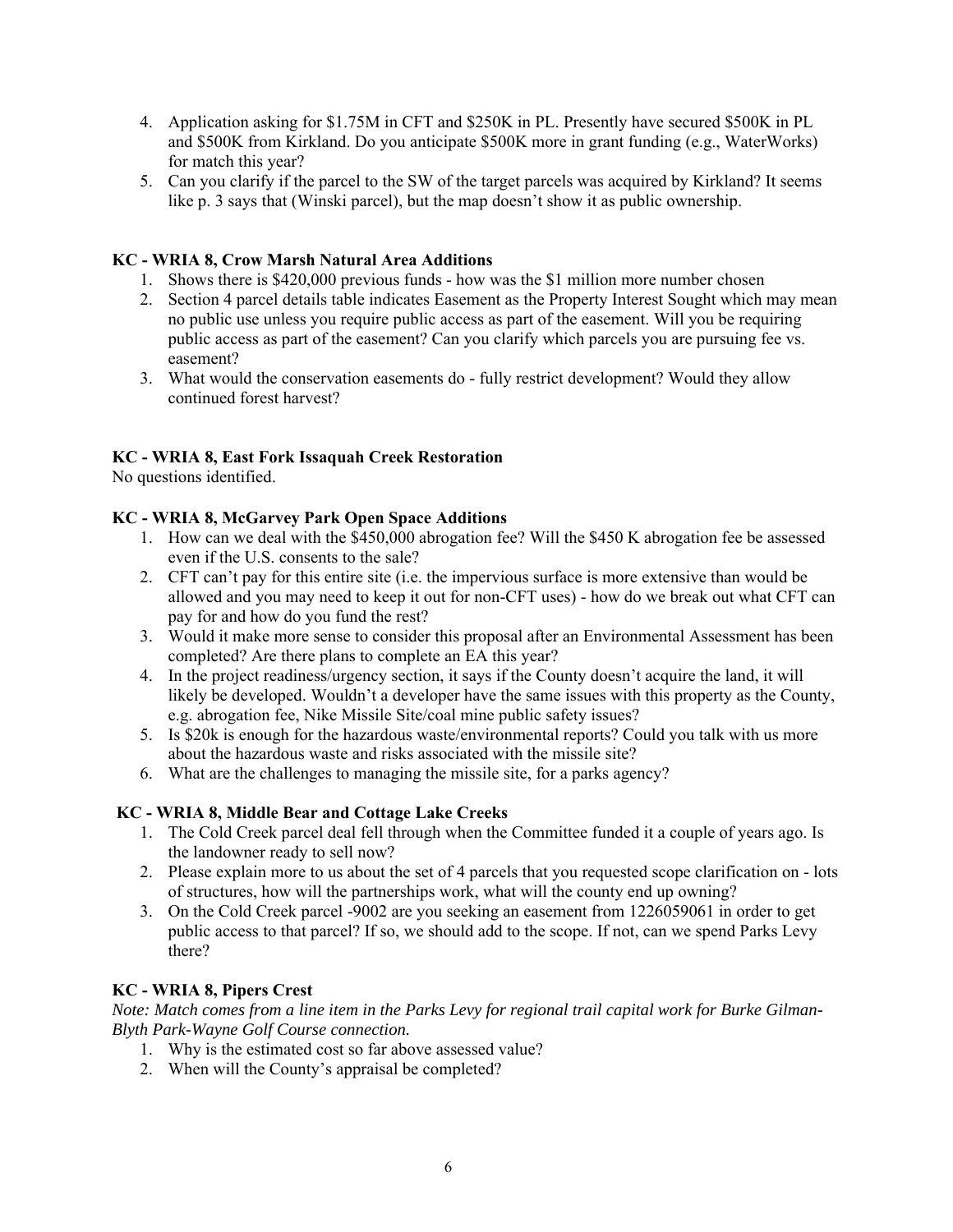3. Why is the city not applying for the project? Would they receive the property as a transfer if the County raised funds and purchased it? Should they be a partner on the application and the award made to them?

## **KC - WRIA 8, Preston Ridge Forest**

- 1. Explain how these parcels are needed to make the trail connections. Why can't the trail head go on the existing county owned property?
- 2. There is no key on the map proposed trails seem to be the heavy black line. Are any there existing trails on site?

# **KC - WRIA 8, West Hill - Skyway Urban Greenspace**

- 1. Have you contacted landowners yet?
- 2. Are you submitting letters of support?
- 3. What is the dashed white line?
- 4. If you think Brooks Village will be purchased, why purchase these parcels? What is compelling about these particular parcels? Is this preferred to Brooks Village?
- 5. If Brooks Village is not used as a park, what would happen to the target parcels in the scope this year?
- 6. Is there any developer interest in these parcels?
- 7. Is the Seattle City Light right-of-way used by the public as a trail? What's the deal with that access road into the private home?

# **KC - WRIA 9, Black Diamond Open Space**

- 1. Is the estimated purchase price based solely on a statement from the owner's agent?
- 2. Could one or two homes potentially be built on each 9-acre parcel?
- 3. Since the appraisal is due in mid-March, is it available now?
- 4. Are there trails that exist here? What future use will occur on the trails?

# **KC - WRIA 9, Glendale – North Highline Urban Greenspace**

*Note: Edits in electronic version of application:*

- *a. Add a note on page 10 that Hamm Creek is part of a separate application.*
- *b. Add 3 support letters* 
	- 1. Have you contacted landowners yet?
	- 2. How many owners in each target area (for the target parcels)?
	- 3. How do you envision this space will be used?
	- 4. What will public access into the spaces be like?
	- 5. Is there any developer interest in these parcels?
	- 6. Is there a parcel that connects 9185 and 9060 is it legal to cross between the parcels there?
	- 7. Are these parcels pretty steep how usable are they?

## **KC - WRIA 9, Green River/Newaukum Creek**

1. Parcel 9009 has buildings on it (mobile home, sheds, barns). It is currently used for agriculture and enrolled in Farmland Preservation Program and there is a Sensitive Area Notice on the title (flood hazard). Can you describe the proposed approach to acquisition on this property?

# **KC - WRIA 9, Green to Cedar River Trail Acquisitions**

No questions identified.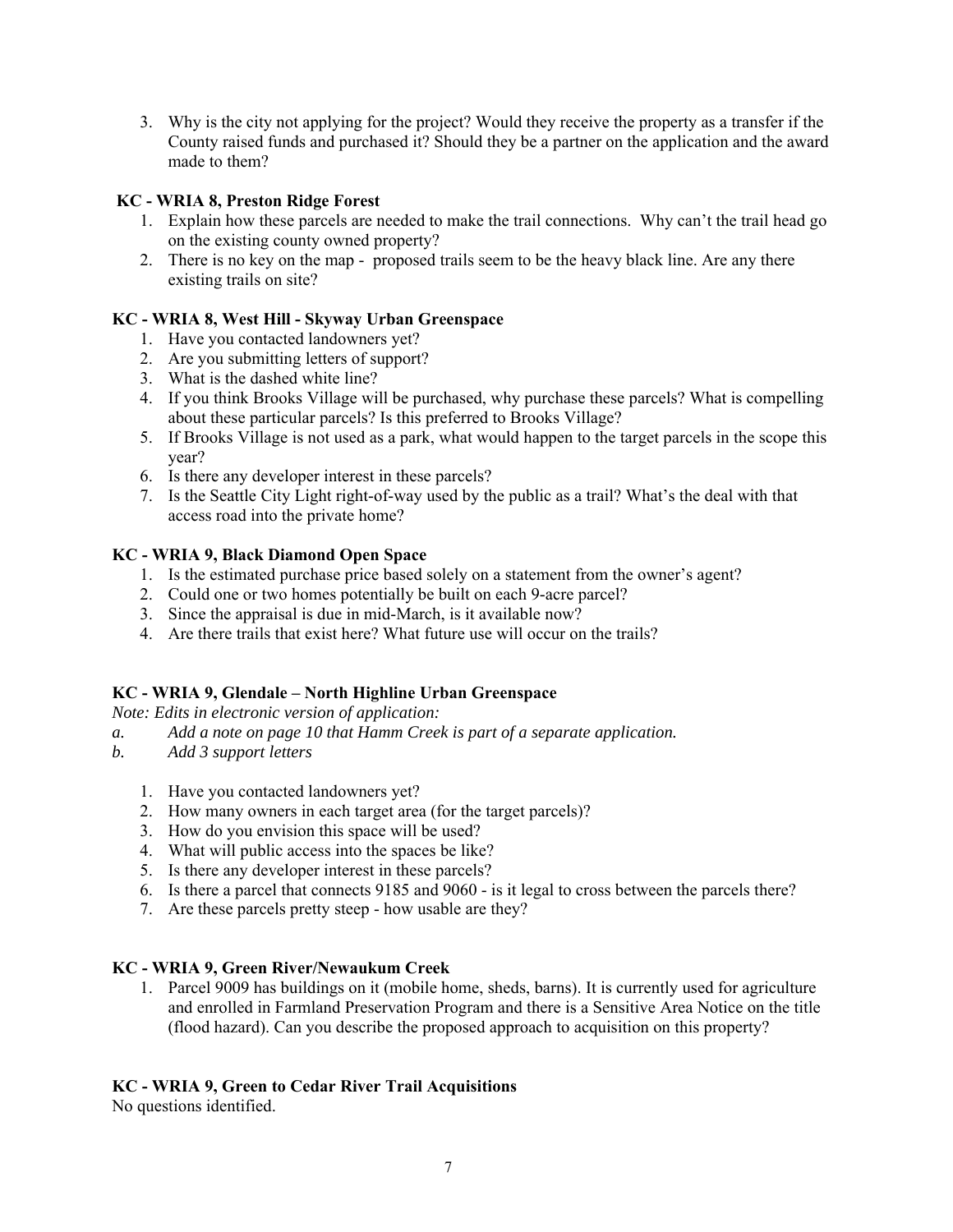## **KC – WRIA 9, Hamm Creek – North Highline Urban Greenspace**

*Note: Edits in electronic version of application:*

- *a. Add note on page 10 that Glendale is part of a separate application.*
- *b. Add 3 support letters*
- 1. How does this tie into other protection on Hamm Creek. How does this tie to the story of John Beal and the community involvement he started?
- 2. Have you contacted landowners yet?
- 3. How do you envision this space will be used?
- 4. What will public access into the spaces be like?
- 5. Is there any development interest in these parcels?

#### **KC - WRIA 9, Icy Creek-Deep Lake (Green River) Preservation**

- 1. Previous \$ are not accounted for are they enough to buy the parcels by Nolte State Park?
- 2. The other parcels are not near Icy Creek so why prioritize these?
- 3. I don't understand the RA-5 Designated Forestland zoning are the parcels forested?
- 4. How many owners?
- 5. Is the state actually going to preserve the parcels shown in blue?

#### **KC - WRIA 9, North Green River Acquisitions**

- 1. Comment: You can see how Titus Pit fits in this conservation effort. I hope KC can come back to preserving that property.
- 2. Is it critical to buy 9027 which is mostly all house? Is it needed for conservation?
- 3. Is there an approach using easements here instead of full fee acquisition that would still let us achieve our conservation goals?

#### **KC - WRIA 9, Soos Creek Preservation**

*Note: Edits in electronic version of application:*

- *a. Request amount has changed to \$625,000 CFT + \$625,000 PL = \$1,250,000 total.*
- *b. Page 1 updated acreage and request amounts;*
- *c. Page 3 deleted parcel 1621069018;*
- *d. Page 4 updated request amounts and cost estimates;*
- *e. Page 9 labeled parcels on the map that were missing labels, and added parcel lines to show that what looked like one parcel was actually three.*
- 1. On the first map why purchase the middle red parcels (9110, 9066, 9049 portions)? Would they be BLAs or easements?

#### **KC - WRIA 8/9, Soos Creek/Molasses Creek**

- 1. What neighborhood parks or gathering places are available in this neighborhood?
- 2. Parcel 9005 and 9006 are listed as "KING COUNTY-PROPERTY SVCS" are these tax foreclosure? \$5k will buy them?
- 3. Are you still going to work on Molasses Creek parcels?
- 4. Do you already have sufficient funds for 9034, and this ask is primarily for 9062?

#### **KC - WRIA 9, Sweeney Pond**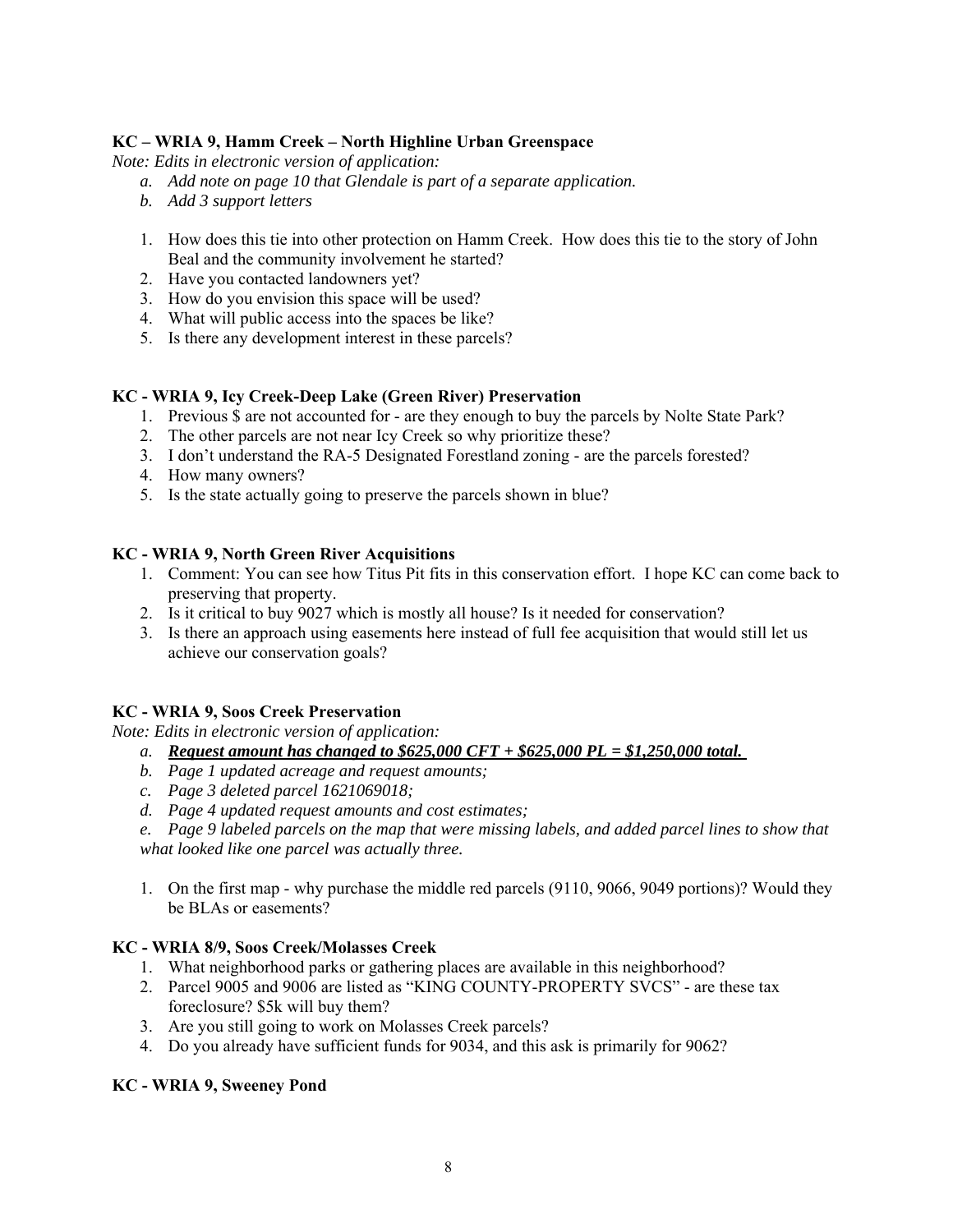- 1. A minor correction in narrative. The family has apparently owned the property for 120 years, not 200. Maple Valley was not settled until the 1880's, and this house was built in 1900.
- 2. What is the footprint of what you want to buy? Can you show us on a map? Is it still estimated to be 80.9 acres if it's not the entirety of the northern parcel?
- 3. Any way to not demo a barn and perhaps relocate it to the farm property? barn salvage is a popular if condition is good
- 4. "The site is in the vicinity of a peat bog that is protected and restored by SHADOW." Could maintenance be shared with SHADOW who is less than 1 mile away? Is SHADOW interested in acquiring any part of the property? Would SHADOW use the property for education purposes?
- 5. Any future funding priorities within a 1 mile radius within the next few years that we are aware of?

## **KC - WRIA 10, Pinnacle Peak Park**

- 1. The dollar amount is not enough for all the parcels and yet it says that some are being appraised and all are willing sellers
- 2. How many acres do you expect to purchase with the requested funds?
- 3. Could be phased? If so, which properties will you purchase first (i.e. which appraisals are underway)? Is there any urgency re: development potential?
- 4. Do you anticipate applying for the additional funds needed in FY23?
- 5. Are there ways to purchase just the vacant portions of parcels 9017, 9007, 9005? Leave out the houses?

## **KC - Vashon, Frog Holler - Camp Sealth**

- 1. Is this the last phase (2) of this project? can't tell what more would be needed for easements/protection.
- 2. Are there plans or ideas about connecting the 2022 easement with Frog Holler Forest's SW corner (mostly owned by Bara Properties LLC)?
- 3. The proposal indicates part of the intended use will be timber management does this include any timber harvest?
- 4. Does easement just prevent development? Will it also allow forest harvest? There will be public access under the easement too, correct?

#### **KC - Vashon, Neill Point Natural Area – Morningside Farm**

- 1. If the LDS did not want to do a camp because of soil toxins, how will camping proposed here work?
- 2. Why is there no hazard \$ for eval or reports in section 6 listed with the known contamination we have heard about before? How do appraisals account for the contamination in terms of calculating cost?
- 3. Est. Project costs should the total costs be  $\sim$ \$3M? This is a two phase request, so we should expect another request of \$1.5M next year, correct?
- 4. Correction to the narrative on "Risk": There has been no significant population increase on Vashon since 2000. Population has actually decreased since 2010 census.
- 5. Two of the parcels appear to have a Sensitive Area Notice on the title (9139: erosion and 9003: wetland). They look like they may have buildings on them. Do we know what the plans are for these parcels? Do we know where the new parking lot and passive campground would be located?
- 6. In your zoomed-out vicinity maps, could you label the conservation areas you're working on?

## **KC - Vashon, Vashon Creeks and Estuaries**

- 1. How do you plan to spend down existing \$
- 2. You have marked fee or easement ownership. What do you anticipate?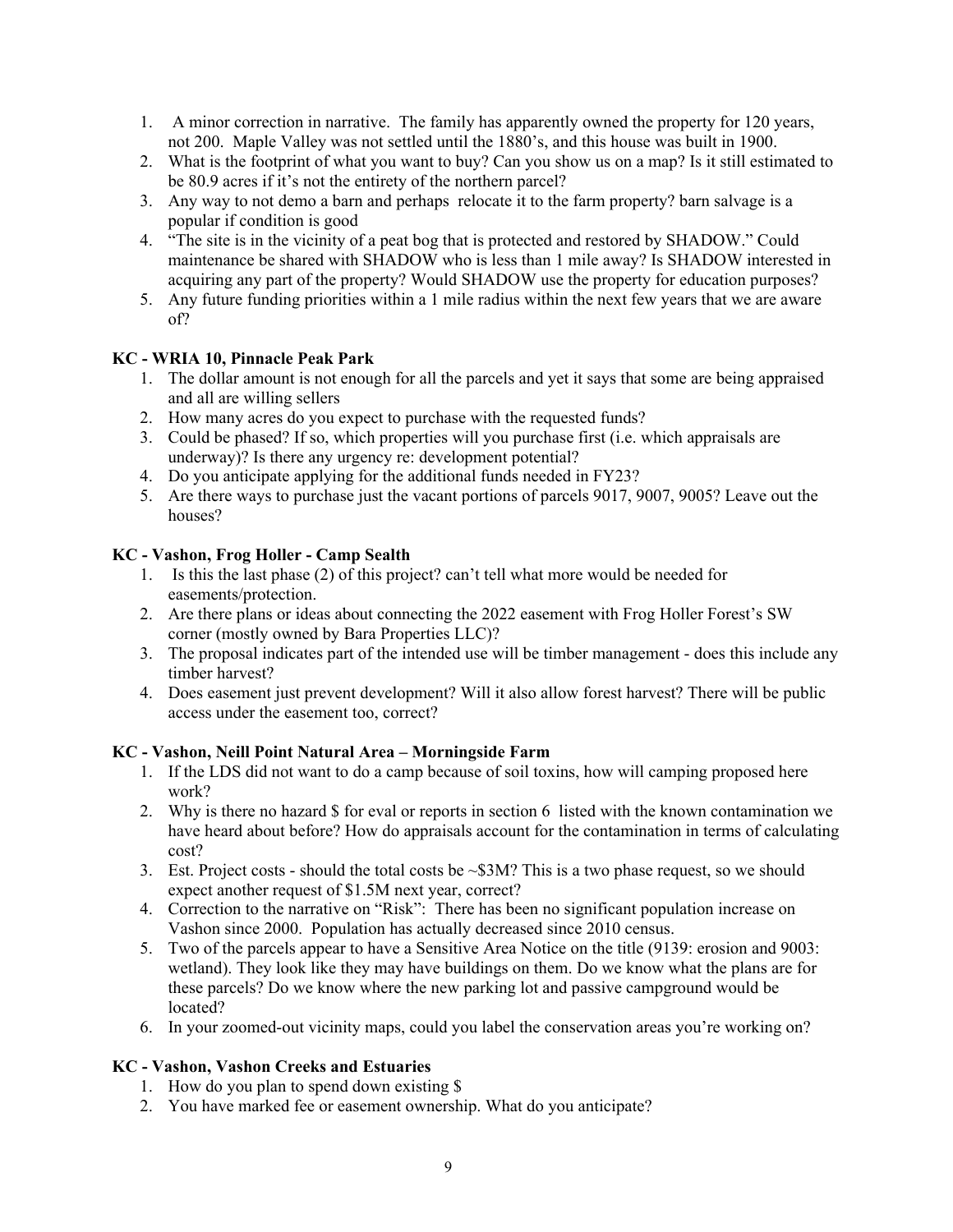3. The owner has "previously" indicated interest in selling. Do you know if they are currently interested in selling?

## **KC - Vashon, Vashon Marine Shoreline**

- 1. How much funding might come from VMLT?
- 2. What is the timeline to know if VMLT will retain/purchase fee ownership?
- 3. Can the road on the Manzanita parcel be removed?
- 4. There is yellow in the key for Future Funding on the Maury Island Map but no parcels marked is that accurate?
- 5. There is a map of Northilla/Piner Point with parcels marked but they are not mentioned in the application. Could you edit the application so you list all the Northilla/Piner Point priority parcels?
- 6. Could you prioritize your parcels are they all ready to go now or could some be phased?

## **KC - Farm, Protecting Farmland - Snoqualmie and Vicinity Farms**

- 1. This proposal is to protect a portion (411 acres) of a single large farm (SCF Holdings LCC). Do we have a sense of if they will desire to put more of the farm in easement in the future? The map says "Carnation Farms - Phase 1." Is Phase 2 in planning?
- 2. The total project acreage is 1,807 is that the size of the farm in its entirety, or is it the total acreage of the Snoqualmie and Vicinity Farms multi-year project?
- 3. How are you spending the existing awards in the Snoqualmie you have received in recent years?

Meeting adjourned at 8:05 pm.